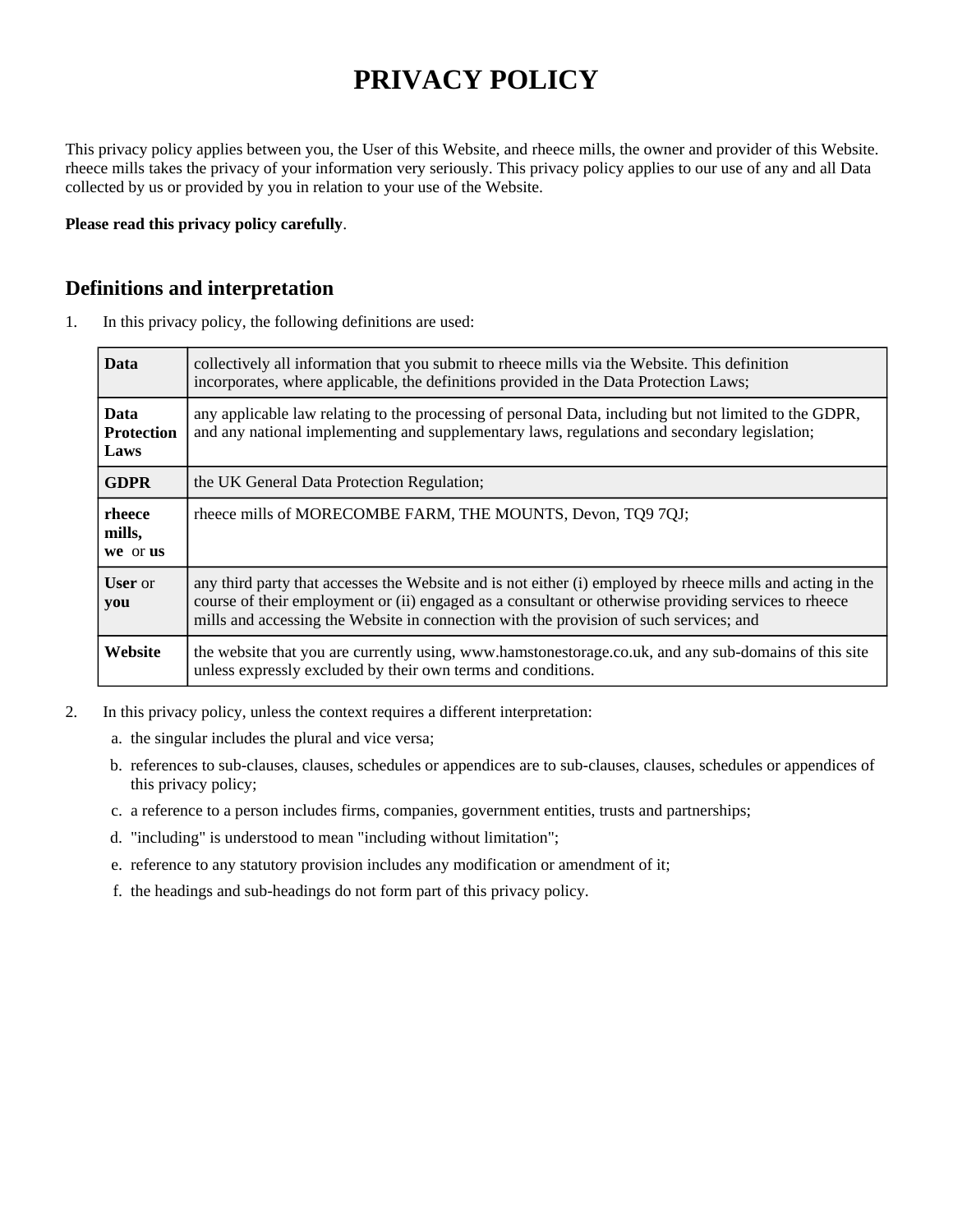## **Scope of this privacy policy**

- 3. This privacy policy applies only to the actions of rheece mills and Users with respect to this Website. It does not extend to any websites that can be accessed from this Website including, but not limited to, any links we may provide to social media websites.
- 4. For purposes of the applicable Data Protection Laws, rheece mills is the "data controller". This means that rheece mills determines the purposes for which, and the manner in which, your Data is processed.

## **Data collected**

- 5. We may collect the following Data, which includes personal Data, from you:
	- a. name;
	- b. date of birth;
	- c. contact Information such as email addresses and telephone numbers;

in each case, in accordance with this privacy policy.

### **How we collect Data**

- 6. We collect Data in the following ways:
	- a. data is given to us by you; and
	- b. data is collected automatically.

### **Data that is given to us by you**

- 7. rheece mills will collect your Data in a number of ways, for example:
	- a. when you contact us through the Website, by telephone, post, e-mail or through any other means;
	- b. when you use our services;

in each case, in accordance with this privacy policy.

# **Data that is collected automatically**

- 8. To the extent that you access the Website, we will collect your Data automatically, for example:
	- a. we automatically collect some information about your visit to the Website. This information helps us to make improvements to Website content and navigation, and includes your IP address, the date, times and frequency with which you access the Website and the way you use and interact with its content.

### **Our use of Data**

- 9. Any or all of the above Data may be required by us from time to time in order to provide you with the best possible service and experience when using our Website. Specifically, Data may be used by us for the following reasons:
	- a. internal record keeping;

in each case, in accordance with this privacy policy.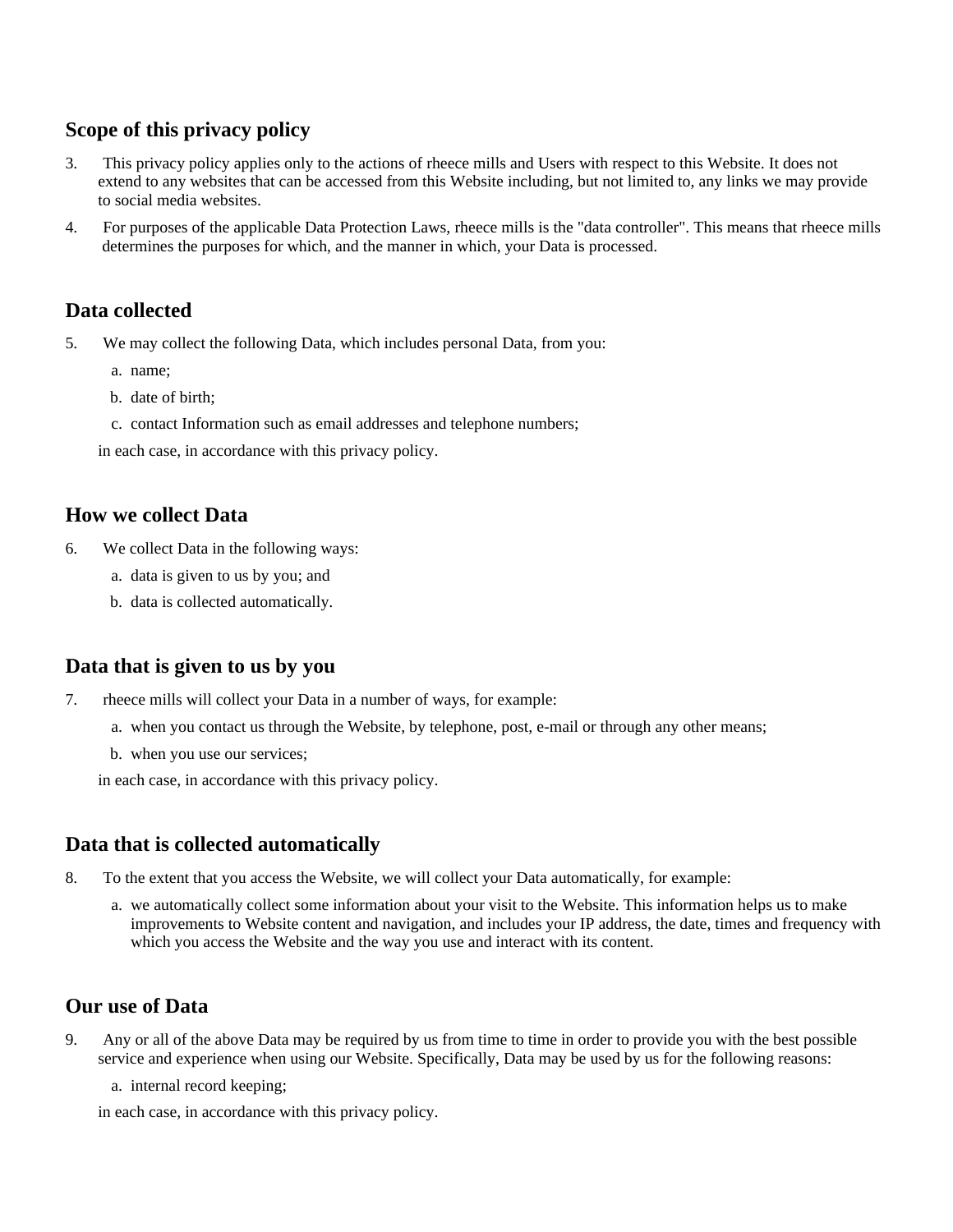10. We may use your Data for the above purposes if we deem it necessary to do so for our legitimate interests. If you are not satisfied with this, you have the right to object in certain circumstances (see the section headed "Your rights" below).

#### **Who we share Data with**

- 11. We may share your Data with the following groups of people for the following reasons:
	- a. our employees, agents and/or professional advisors To help organise our services for you;

in each case, in accordance with this privacy policy.

### **Keeping Data secure**

- 12. We will use technical and organisational measures to safeguard your Data, for example:
	- a. access to your account is controlled by a password and a user name that is unique to you.
	- b. we store your Data on secure servers.
- 13. Technical and organisational measures include measures to deal with any suspected data breach. If you suspect any misuse or loss or unauthorised access to your Data, please let us know immediately by contacting us via this e-mail address: info@hamstonestorage.co.uk.
- 14. If you want detailed information from Get Safe Online on how to protect your information and your computers and devices against fraud, identity theft, viruses and many other online problems, please visit www.getsafeonline.org. Get Safe Online is supported by HM Government and leading businesses.

#### **Data retention**

- 15. Unless a longer retention period is required or permitted by law, we will only hold your Data on our systems for the period necessary to fulfil the purposes outlined in this privacy policy or until you request that the Data be deleted.
- 16. Even if we delete your Data, it may persist on backup or archival media for legal, tax or regulatory purposes.

# **Your rights**

- 17. You have the following rights in relation to your Data:
	- a. **Right to access** the right to request (i) copies of the information we hold about you at any time, or (ii) that we modify, update or delete such information. If we provide you with access to the information we hold about you, we will not charge you for this, unless your request is "manifestly unfounded or excessive." Where we are legally permitted to do so, we may refuse your request. If we refuse your request, we will tell you the reasons why.
	- b. **Right to correct** the right to have your Data rectified if it is inaccurate or incomplete.
	- c. **Right to erase** the right to request that we delete or remove your Data from our systems.
	- d. **Right to restrict our use of your Data** the right to "block" us from using your Data or limit the way in which we can use it.
	- e. **Right to data portability** the right to request that we move, copy or transfer your Data.
	- f. **Right to object** the right to object to our use of your Data including where we use it for our legitimate interests.
- 18. To make enquiries, exercise any of your rights set out above, or withdraw your consent to the processing of your Data (where consent is our legal basis for processing your Data), please contact us via this e-mail address: info@hamstonestorage.co.uk.
- 19. If you are not satisfied with the way a complaint you make in relation to your Data is handled by us, you may be able to refer your complaint to the relevant data protection authority. For the UK, this is the Information Commissioner's Office (ICO). The ICO's contact details can be found on their website at https://ico.org.uk/.